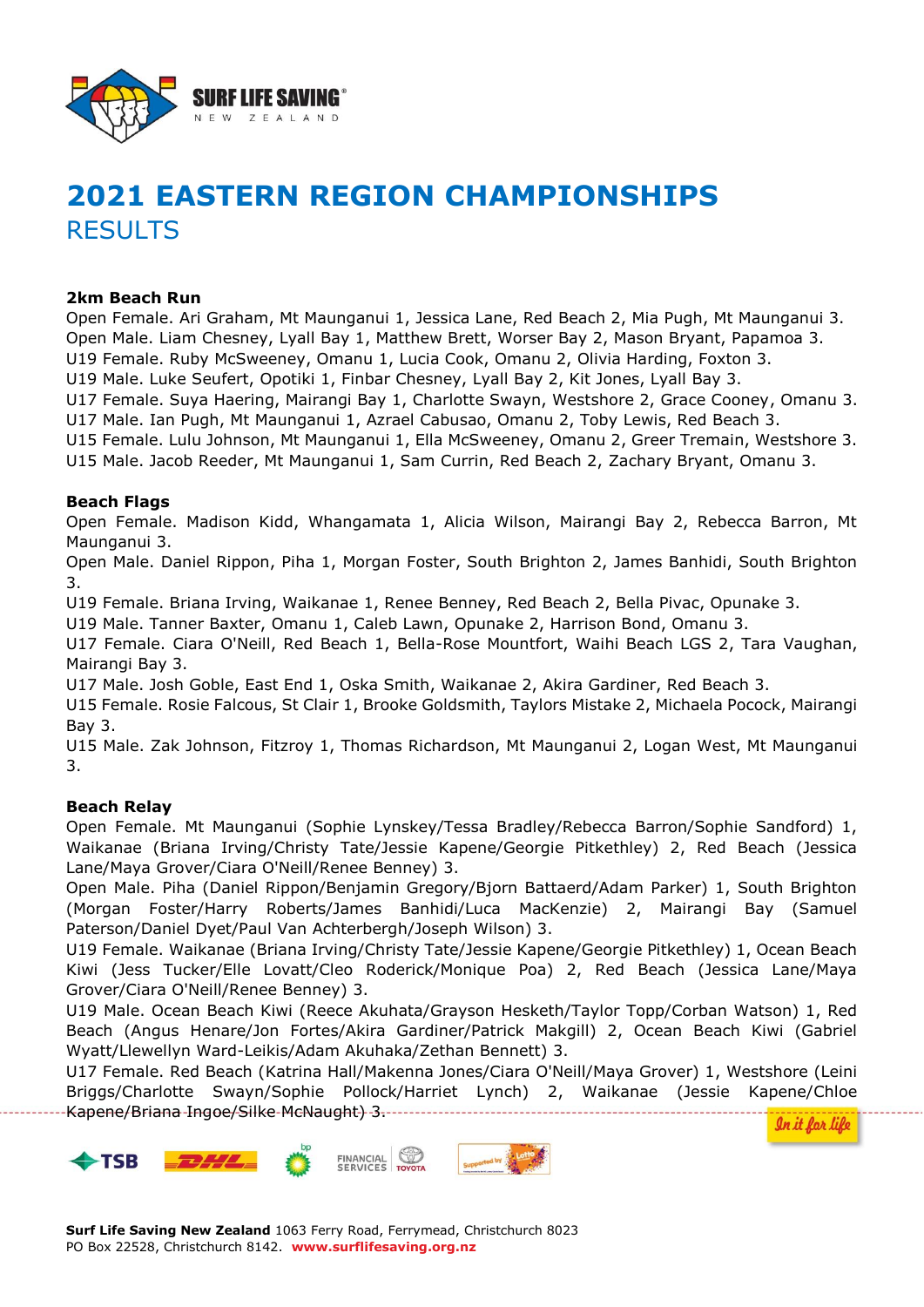U17 Male. Mt Maunganui (Thomas Richardson/Hunter Waide/Caleb Cobb/Jayden Murphy) 1, Red Beach (Akira Gardiner/Jakob Currin/Jasper Cornish/Flynn McIntyre) 2, Taylors Mistake (Jasper Ferguson-Lees/Jacob Clements/William Jamieson/Tiago Chamberlain) 3.

# **Beach Sprint**

Open Female. Briana Irving, Waikanae 1, Sophie Sandford, Mt Maunganui 2, Madison Kidd, Whangamata 3.

Open Male. Harrison Bond, Omanu 1, Aidan Smith, Papamoa 2, James Banhidi, South Brighton 3.

U19 Female. Briana Irving, Waikanae 1, Jess Tucker, Ocean Beach Kiwi 2, Renee Benney, Red Beach 3.

U19 Male. Harrison Bond, Omanu 1, Angus Henare, Red Beach 2, Taylor Topp, Ocean Beach Kiwi 3.

U17 Female. Sophie Lynskey, Mt Maunganui 1, Cleo Roderick, Ocean Beach Kiwi 2, Jessie Kapene, Waikanae 3.

U17 Male. Oska Smith, Waikanae 1, Akira Gardiner, Red Beach 2, George Wenman, Orewa 3.

U15 Female. Brooke Goldsmith, Taylors Mistake 1, Grace Akeripa, Ocean Beach Kiwi 2, Chloe Kapene, Waikanae 3.

U15 Male. Thomas Richardson, Mt Maunganui 1, Logan West, Mt Maunganui 2, Zak Johnson, Fitzroy 3.

## **Board Race**

Open Female. Georgie Pitkethley, Waikanae 1, Rebecca Barron, Mt Maunganui 2, Ava Smith, Wainui 3.

Open Male. James Scott, Orewa 1, Hamish Miller, Mt Maunganui 2, Daniel Hart, Mt Maunganui 3.

U19 Female. Ava Smith, Wainui 1, Georgie Pitkethley, Waikanae 2, Molly Shivnan, Omanu 3.

U19 Male. Taylor Chamberlain, Taylors Mistake 1, Neo-Tama Hargreaves, Maranui 2, Thomas Kay, Ocean Beach Kiwi 3.

U17 Female. Lucy Bartlett, Omanu 1, Pippa Nicol, Lyall Bay 2, Suya Haering, Mairangi Bay 3.

U17 Male. Jack Keepa, Wainui 1, Dylan Bronlund, Midway 2, Nathaniel Fitt, Red Beach 3.

U15 Female. Chloe Kapene, Waikanae 1, Sophie Petro, Midway 2, Brooke Goldsmith, Taylors Mistake 3.

U15 Male. Kailen Brackebush, Orewa 1, Laine Creighton, Red Beach 2, Kaiha Gilbertson, Red Beach 3.

# **Ironperson**

Open Female. Claudia Kelly, East End 1, Ella Kingi, Otaki 2, Lucy Makaea, Piha 3.

Open Male. Joseph Wilson, Mairangi Bay 1, Hamish Miller, Mt Maunganui 2, Taylor Chamberlain, Taylors Mistake 3.

U19 Female. Molly Shivnan, Omanu 1, Ruby McSweeney, Omanu 2, Lucy Stroud, Taylors Mistake 3.

U19 Male. Neo-Tama Hargreaves, Maranui 1, Kit Jones, Lyall Bay 2, Taylor Chamberlain, Taylors Mistake 3.

U17 Female. Hannah Turner, Red Beach 1, Jessikah Fearnley, Midway 2, Zoe Crawford, Mairangi Bay 3.

U17 Male. Lachie Falloon, Waikanae 1, Jayden Murphy, Mt Maunganui 2, Gus Shivnan, Omanu 3.

# **Ski Race**

Open Female. Rachel Clarke, Mairangi Bay 1, Ella Kingi, Otaki 2, Julia Padrutt, East End 3.

Open Male. Zachary Quickenden, South Brighton 1, Quaid Thompson, Waikanae 2, Travis Mitchell, Mairangi Bay 3.

U19 Female. Christy Tate, Waikanae 1, Julia Padrutt, East End 2, Scarlett Old, Fitzroy 3.

U19 Male. Kalani Gilbertson, Red Beach 1, Reuben Creighton, Red Beach 2, Alex Hickman, South Brighton 3.

U17 Female. Kiana O'Fee, Mt Maunganui 1, Kate Rogers, Red Beach 2, Greer Morley, Mairangi Bay 3. U17 Male. George Wenman, Orewa 1, William Jamieson, Taylors Mistake 2, Jayden Murphy, Mt Maunganui 3.

U15 Female. Sage Piebenga, Fitzroy 1, Caitlyn Esterhuizen, Whakatane 2, Natasha MacGibbon, Taylors Mistake 3.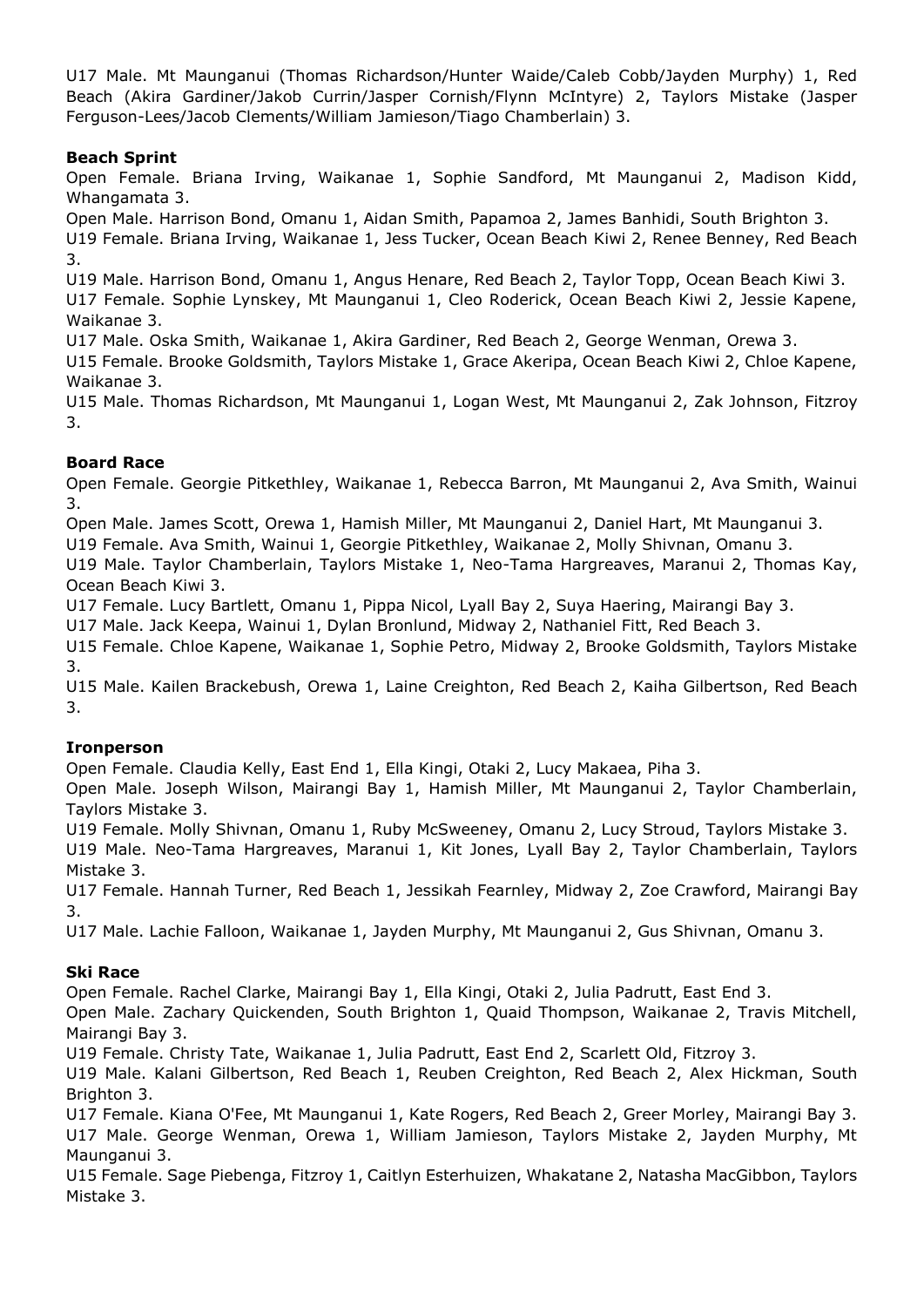U15 Male. Kailen Brackebush, Orewa 1, Kaiha Gilbertson, Red Beach 2, Matthew Hickman, South Brighton 3.

# **Surf Race**

Open Female. Claudia Kelly, East End 1, Lucy Makaea, Piha 2, Tessa Bradley, Mt Maunganui 3. Open Male. Daniel Shanahan, Mt Maunganui 1, Jack Dufaur, Piha 2, Hamish Miller, Mt Maunganui 3. U19 Female. Molly Shivnan, Omanu 1, Lucy North, East End 2, Ava Smith, Wainui 3.

U19 Male. Taylor Chamberlain, Taylors Mistake 1, Daniel Shanahan, Mt Maunganui 2, Che Pulepule, Maranui 3.

U17 Female. Zoe Crawford, Mairangi Bay 1, Pippa Nicol, Lyall Bay 2, Emma North, East End 3.

U17 Male. Gus Shivnan, Omanu 1, Kel Iggulden, Omanu 2, Benjamin Cosford, Mt Maunganui 3.

U15 Female. Tara Shotter, East End 1, Arnika Watson, East End 2, Sophie Petro, Midway 3.

U15 Male. Daniel Callebaut, Fitzroy 1, Finlay Walker, Omaha Beach 2, Kailen Brackebush, Orewa 3.

#### **Board Relay**

Open Female. Waikanae (Lauren Pickett/Georgie Pitkethley/Edan Wilson) 1, East End (Claudia Kelly/Hannah Baker/Julia Padrutt) 2, Mt Maunganui (Rebecca Barron/Tessa Bradley/Olive Pearce) 3. Open Male. Mt Maunganui (Patrick Bird/Hamish Miller/Daniel Hart) 1, Orewa (James Scott/Hamish Lockie/George Wenman) 2, Piha (Jack Dufaur/Bjorn Battaerd/Oscar Williams) 3.

U19 Female. Omanu (Molly Shivnan/Ruby McSweeney/Lucy Bartlett) 1, Mt Maunganui (Olive Pearce/Milla Munro/Murphy Waide) 2, East End (Lucy North/Sophia Taylor/Julia Padrutt/Emma North) 3.

U19 Male. Waikanae (Clayden Hope/Lachie Falloon/Nathan Proctor) 1, Midway (Jacob Corrin/Dylan Bronlund/Angus Blair) 2, Maranui (Neo-Tama Hargreaves/Che Pulepule/Lachlan Reddish) 3.

U17 Female. Mt Maunganui (Murphy Waide/Lily Pearce/Kiana O'Fee) 1, Mairangi Bay (Mia Francis/Suya Haering/Zoe Crawford) 2, Lyall Bay (Pippa Nicol/Ella Aroha Court/Anna Bassett) 3.

U17 Male. Red Beach (Nathaniel Fitt/Matthew Hughes/Coby Moratti) 1, Mt Maunganui (Caleb Cobb/Flynn Cowdrey/Jayden Murphy) 2, Wainui (Jonty Evans/Hue Cowie/Jack Keepa) 3.

## **Board Rescue**

Open Female. Mt Maunganui (Tessa Bradley/Rebecca Barron) 1, Waikanae (Lauren Pickett/Georgie Pitkethley) 2, East End (Claudia Kelly/Hannah Baker) 3.

Open Male. Mt Maunganui (Hamish Miller/Daniel Hart) 1, Papamoa (Mitch Cowdrey/Scott Cowdrey) 2, Red Beach (Justin Parkes/Kade Scheib) 3.

U19 Female. Omanu (Molly Shivnan/Ruby McSweeney) 1, East End (Lucy North/Julia Padrutt) 2, Otaki (Tamrah Titcombe/Ruby Hikuroa) 3.

U19 Male. Piha (Harry Dufaur/Reid Clancy) 1, Maranui (Che Pulepule/Neo-Tama Hargreaves) 2, Lyall Bay (Finbar Chesney/Kit Jones) 3.

U17 Female. Mairangi Bay (Zoe Crawford/Mia Francis) 1, Lyall Bay (Pippa Nicol/Ella Aroha Court) 2, Midway (Jodiesha Kirkpatrick/Sophie Petro) 3.

U17 Male. Paekakariki (Alexander Cecioni/Ben Norris) 1, Wainui (Jack Keepa/Jonty Evans) 2, Mt Maunganui (Liam Shanahan/Flynn Cowdrey) 3.

## **Double Ski**

Open Female. East End (Claudia Kelly/Hannah Baker) 1, Mairangi Bay (Rachel Clarke/Tiana Williamson) 2, Otaki (Ruby Hikuroa/Ella Kingi) 3.

Open Male. Orewa (James Scott/Kees Ursem) 1, South Brighton (Steven Drabble/Zachary Quickenden) 2, East End (Joel Meuli/Fletcher Moles) 3.

Open Mixed. East End (Joel Meuli/Julia Padrutt) 1, Mairangi Bay (Samuel Mayhew/Rachel Clarke) 2, Waikanae (Christy Tate/Quaid Thompson) 3.

U19 Female. Mt Maunganui (Kiana O'Fee/Olive Pearce) 1, Taylors Mistake (Lucy Stroud/Pieta Luthi) 2, Fitzroy (Alex Fraser/Scarlett Old) 3.

U19 Male. Mt Maunganui (Jayden Murphy/Daniel Shanahan) 1, Red Beach (Reuben Creighton/Kalani Gilbertson) 2, Red Beach (Blake Readman/Matthew Hughes) 3.

#### **Ski Relay**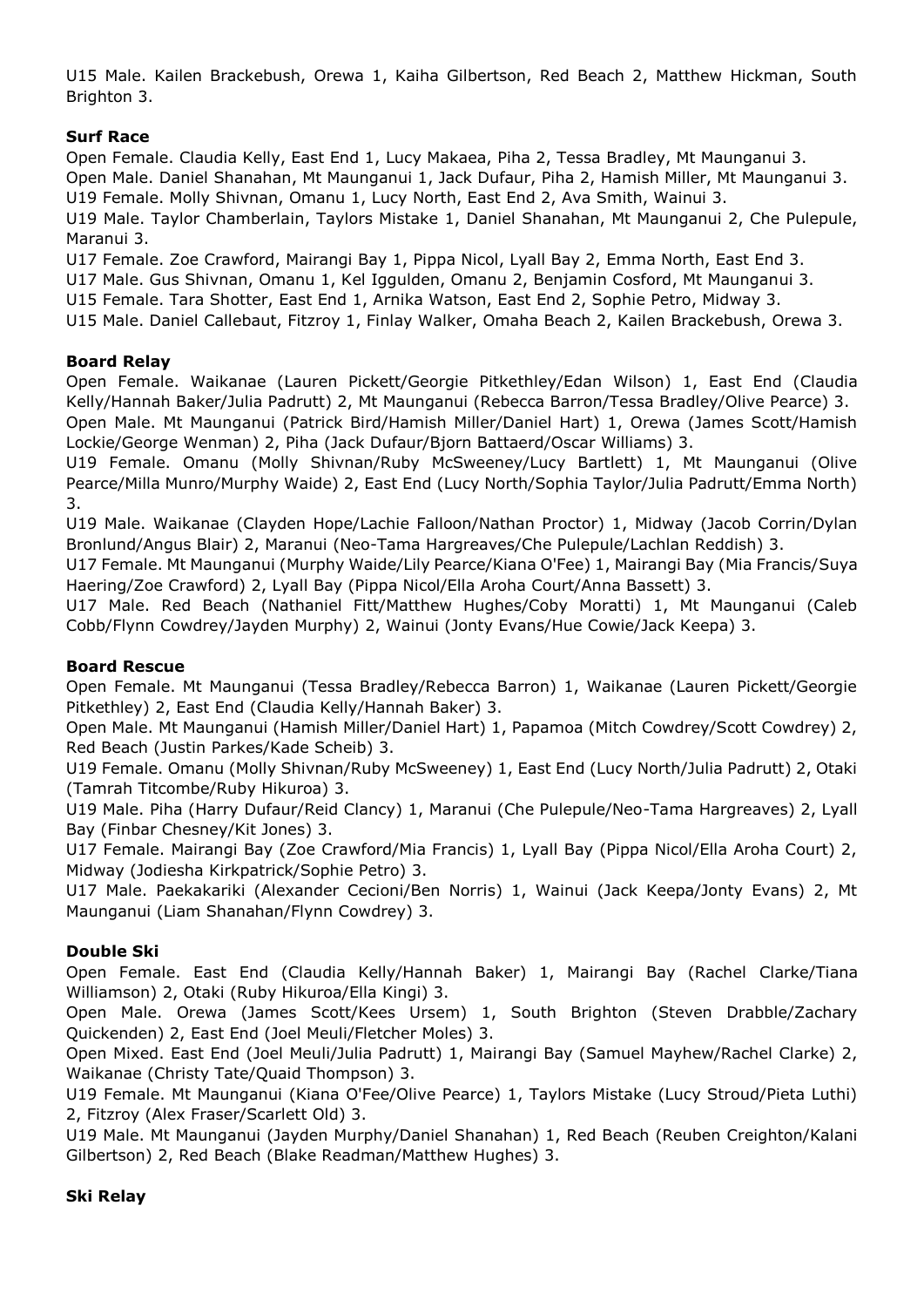Open Female. East End (Claudia Kelly/Hannah Baker/Julia Padrutt) 1, Mt Maunganui (Kiana O'Fee/Olive Pearce/Rebecca Barron) 2, Mairangi Bay (Rachel Clarke/Sam Rowe/Tiana Williamson) 3. Open Male. Orewa (James Scott/Kees Ursem/Hamish Lockie) 1, Mt Maunganui (Daniel Hart/Hamish Miller/Andrew Newton) 2, East End (Joel Meuli/Fletcher Moles/Moritz Padrutt) 3.

U19 Female. Mairangi Bay (Tara Vaughan/Astaria Teaukura/Greer Morley) 1, Mt Maunganui (Kiana O'Fee/Olive Pearce/Lily Pearce) 2, Red Beach (Renee Benney/Olivia Kayes/Alexsia Bingley) 3.

U19 Male. Taylors Mistake (Thomas MacGibbon/William Jamieson/Taylor Chamberlain) 1, Red Beach (Reuben Creighton/Kalani Gilbertson/Jon Fortes) 2, Waikanae (Lachie Falloon/Nathan Proctor/Clayden Hope) 3.

U17 Female. Mairangi Bay (Tara Vaughan/Isla Westlake/Greer Morley) 1, Red Beach (Ella Butler/Kate Rogers/Kayla Nicholls) 2, Mt Maunganui (Kiana O'Fee/Lily Pearce/Kyra Addison) 3.

U17 Male. Mt Maunganui (Jayden Murphy/Caleb Cobb/Zachary Reeder) 1, Whakatane (Ben Moir/Michael Esterhuizen/Cambell Julian) 2, Red Beach (Nathaniel Fitt/Matthew Hughes/Kaiha Gilbertson) 3.

## **Surf Canoe Long Course**

Open Female. Papamoa (Michelle Dykes/Ariana Moffatt/Kate Miller/Kathryn Stewart/Lucy Mano/Claudia Farr) 1, Lyall Bay (Kelsey Moffatt/Michelle Arnopp/Juliette Dowland/Rachel Ryan) 2, Red Beach (Robyn Presland-Tack/Anita Savage/Rachael Duff/Renee Lefeber) 3.

Open Male. Lyall Bay (James Flannery/Matt Flannery/Craig Jones/John Elsmore) 1, Waikanae (Matt Cairns/Sam Middleton/Alex Bristow/James Hart/Calum Wilson) 2, Ocean Beach Kiwi (Luke Kay/Jamie Nichols/Matthew Sexton/Cole Scott) 3.

U19 Female. Mairangi Bay (Jessica Jones/Imogen Moore/Charlotte Toumadj/Lucy MacReady) 1, Red Beach (Alex Moore/Sarah Funnell/Holly Goodare/Peyton Bingley/Ebony Person) 2, Red Beach (Jessica Lane/Ciara O'Neill/Makenna Jones/Maya Grover) 3.

## **Surf Canoe Short Course**

Open Female. Lyall Bay (Kelsey Moffatt/Rachel Ryan/Juliette Dowland/Michelle Arnopp) 1, Red Beach (Robyn Presland-Tack/Anita Savage/Rachael Duff/Renee Lefeber) 2, Papamoa (Kate Miller/Ariana Moffatt/Michelle Dykes/Kathryn Stewart/Lucy Mano/Claudia Farr) 3.

Open Male. Waikanae (Matt Cairns/Sam Middleton/Alex Bristow/James Hart/Brent Mitchell/Calum Wilson) 1, Mt Maunganui (Ryan Hayes/Ryan Young/Haydn Reardon/Philip Pirie/Brad Wiley/Todd Reardon) 2, Lyall Bay (Craig Jones/James Flannery/Matt Flannery/John Elsmore/Kit Jones) 3.

U19 Female. Red Beach (Alex Moore/Sarah Funnell/Holly Goodare/Peyton Bingley/Ebony Person) 1, Mairangi Bay (Imogen Moore/Jessica Jones/Lucy MacReady/Charlotte Toumadj) 2, Ocean Beach Kiwi (Mia Richfield/Greta Russell/Amelia Barrett/Dominique Morris) 3.

## **Surf Teams Race**

Open Female. East End (Claudia Kelly/Sophia Taylor/Lucy North/Emma North) 1, Mairangi Bay (Rachel Clarke/Sam Rowe/Tiana Williamson/Astaria Teaukura) 2, Mt Maunganui (Tessa Bradley/Rebecca Barron/Olive Pearce/Francesca Piceno) 3.

Open Male. Mt Maunganui (Daniel Shanahan/Harry Low/Hamish Miller/Luca Koenig) 1, Otaki (Atakura Julian/Jules Appleby/Sterling Maxwell/Logan Philp) 2, Piha (Oscar Williams/Jack Dufaur/Cole Drinnan/Tyler Tapper) 3.

U19 Female. Omanu (Molly Shivnan/Lucy Bartlett/Ruby McSweeney/Lily Cooney) 1, East End (Sophia Taylor/Lucy North/Emma North/Emma Shotter) 2, Mt Maunganui (Eleanor Gilbert/Kiana O'Fee/Charlotte Webb/Caitlin Farrell) 3.

U19 Male. Red Beach (Patrick Makgill/Henry Williams/Conor McDermott/Lachlan Nicholls) 1, Mt Maunganui (Matthew Wagstaff/Jamie Robins/Jamie Tickner/Caleb Cobb) 2, Paekakariki (James Dyhrberg/Max Jones/Alexander Cecioni/Billy Gibbs) 2=.

U17 Female. East End (Emma Shotter/Tara Shotter/Arnika Watson/Emma North) 1, Mt Maunganui (Lily Pearce/Caitlin Pringle/Emily Mahon/Talitha McEwan) 2, Midway (Sophie Petro/Jodiesha Kirkpatrick/Petiata Bowden/Jessikah Fearnley) 3.

U17 Male. Mt Maunganui (Zachary Reeder/Liam Shanahan/Jayden Murphy/Benjamin Cosford) 1, Omanu (Gus Shivnan/Kel Iggulden/Corbin MacKay/Braith Swanberg) 2, Piha (Harry Dufaur/Noah Makaea/Koen Dettling/Tom Gordon) 3.